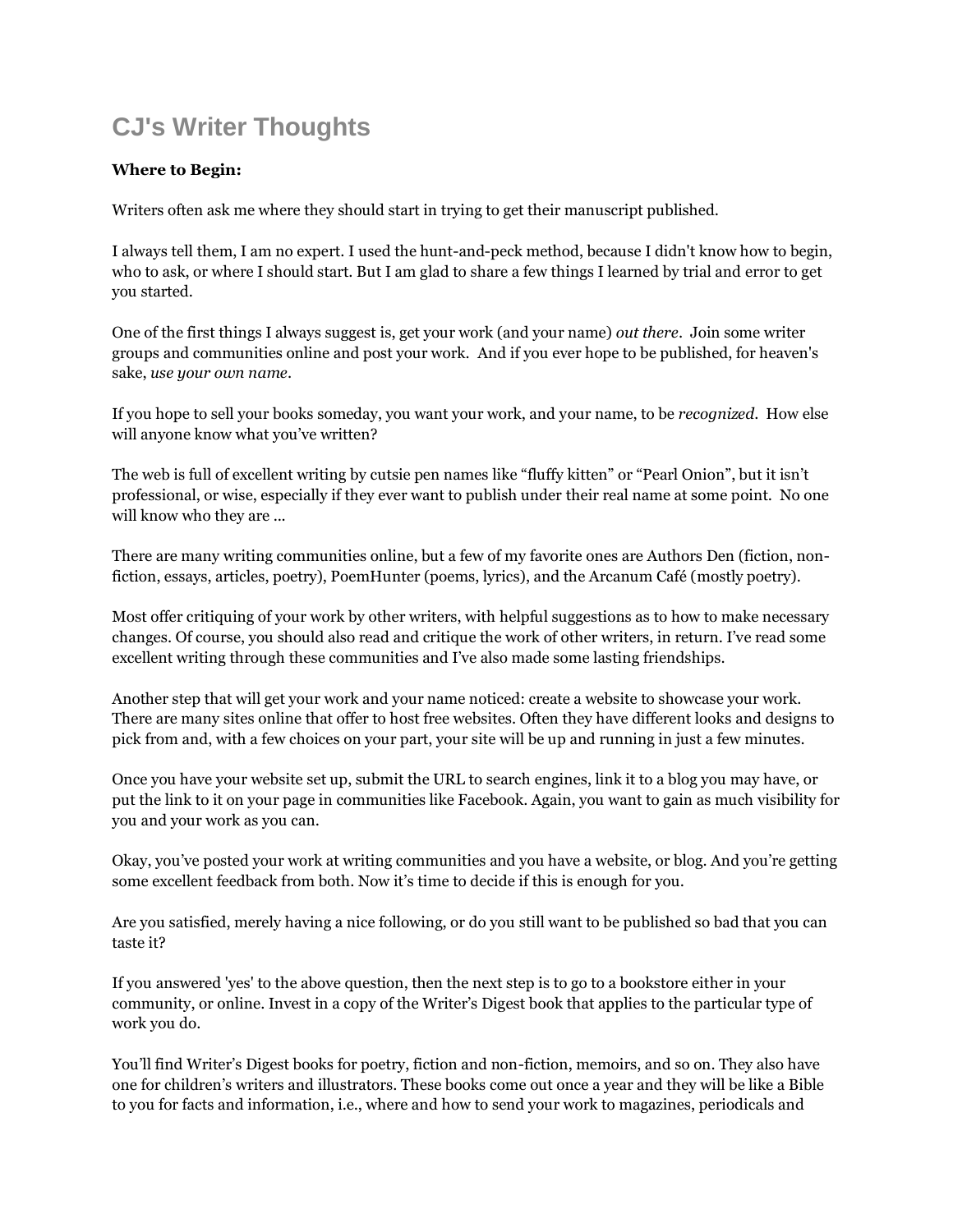publishers.

When it comes to submitting your manuscript to publishers, be careful. *Always read their rules* for submissions. Each publisher is specific in how they want to be approached by writers.

Some only want agented material, so you'll have to forgo those, unless you want to take the time to try and get an agent. (There are Writers Digest books geared to getting an agent, as well).

Some publishers will only accept *exclusive* manuscript submissions. This means you send your manuscript *only to them* and then wait for them to either accept, or reject, your work for publication. It can take anywhere from three to six months to hear back from them … and there are some cases where it takes even longer … and still other cases where you won't hear back -- at all.

There are also a few who require you to submit a query letter first. If they are interested in hearing more, based on what you said in your query, they will *invite you* to send your manuscript.

Here's a little heads up about manuscripts and submissions:

Never send your original manuscript, only a copy. Always make sure it's spell-checked. Always double space. Put the word count in the top right corner. If the publisher says *no staples* … they mean *no staples*. Use a clip. Always include a SASE (self-addressed stamped envelope), or you will *never* hear from them.

Nothing will get your precious manuscript trashed faster than sloppy work, spelling errors, and *not following their rules*. Again, each publisher is *very specific* with their submission guidelines. Refer to your Writers Digest book (your submission Bible) for every publisher you send to.

The competition is fierce these days. Publishers can have three-foot piles of manuscript submissions, sometimes monthly. Believe me, I've seen the piles.

They get so many manuscripts, they can afford to be picky. But don't worry, most of the information you'll need is explained somewhere in the Writers Digest book you buy. There are also interesting articles and interviews peppered throughout, so you actually gain a lot by buying a copy.

I've left one of the most important steps until last. Edit, edit, edit.

Cut out all unnecessary dialogue, adjectives, adverbs, pronouns, anything not crucial to the story, as well as any obvious fillers. Read your manuscript out loud. See how it sounds. Edit.

Read it out loud to others and get their opinions. Edit again.

When you've edited, edit again, and then again. Read it aloud to yourself and others one last time, before taking it to the post office.

I know this seems extreme, but if *you* don't tighten it up, be assured, their editors *will* -- and your finished book might not end up the way you want it to be.